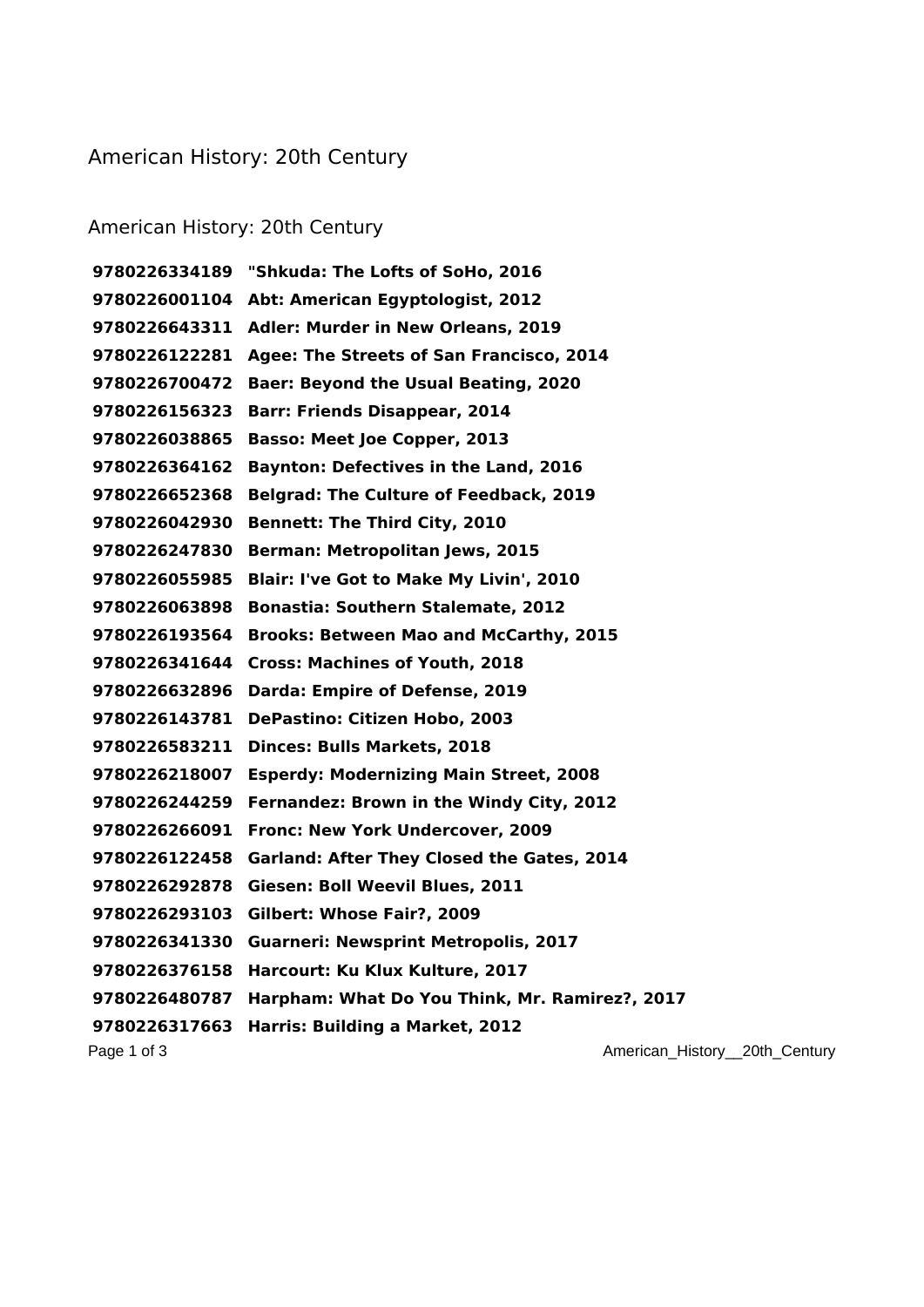**Hendershot: What's Fair on the Air?, 2011 Herman: Kinship by Design, 2008 Highsmith: Demolition Means Progress, 2015 Howard: Concentration Camps on the Home Front, 2008 Hunt: Blueprint for Disaster, 2009 Jenkins: The Bonds of Inequality, 2021 Kennedy: Afterimages, 2016 Kercher: Revel with a Cause, 2006 Kline: Bodies of Knowledge, 2010 Krasovic: The Newark Frontier, 2016 Kwak: A World of Homeowners, 2015 LaChance: Executing Freedom, 2016 LaFollette: Science on American Television, 2012 LaRossa: Of War and Men, 2011 Lenthall: Radio's America, 2007 Levenstein: We'll Always Have Paris, 2004 Lewis: Chicago Made, 2008 Linker: War's Waste, 2011 Logemann: Engineered to Sell, 2019 Mao: Asia First, 2015 Marchiel: After Redlining, 2020 McKee: The Problem of Jobs, 2008 Neary: Crossing Parish Boundaries, 2016 O'Gorman: The Iconoclastic Imagination, 2015 O'Malley: Face Value, 2012 Oda: The Gateway to the Pacific, 2018 Pedersen: American Value, 2013 Peterson: Planning the Home Front, 2013 Pritchett: Robert Clifton Weaver and the American City, 2008 Rabig: The Fixers, 2016 Reid: Get Out of My Room!, 2017 Schwartz: Abraham Lincoln in the Post-Heroic Era, 2009**

Page 2 of 3 **American\_History\_20th\_Century Page 2 of 3** American\_History\_20th\_Century